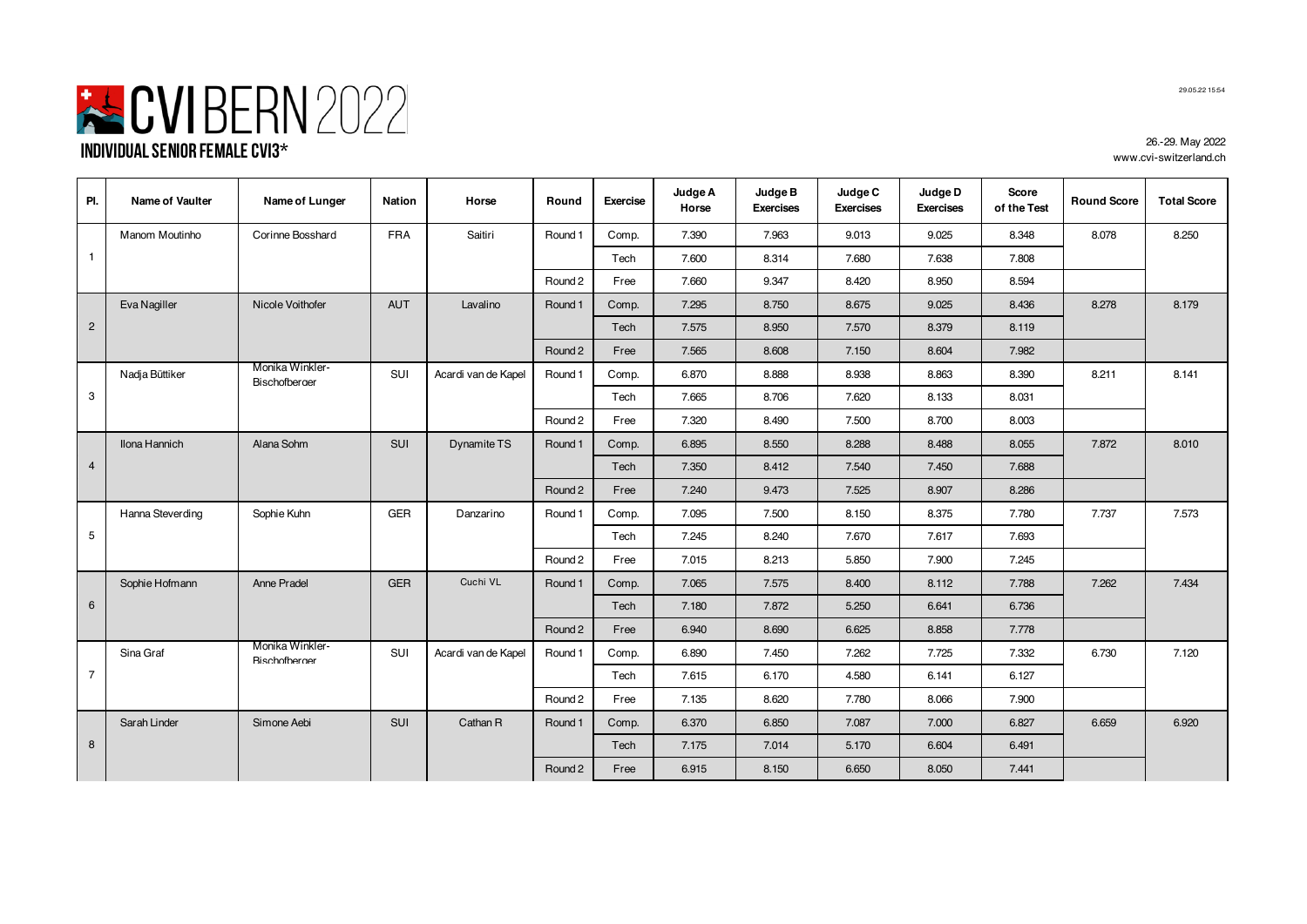|                 | Nicole Lüdi       | Carmen Jeker                | <b>SUI</b> | Piccodino       | Round 1 | Comp. | 6.640 | 7.050 | 7.375 | 7.775 | 7.210 | 6.683       | 6.607 |
|-----------------|-------------------|-----------------------------|------------|-----------------|---------|-------|-------|-------|-------|-------|-------|-------------|-------|
| 9               |                   |                             |            |                 |         | Tech  | 7.160 | 6.200 | 5.120 | 6.139 | 6.155 |             |       |
|                 |                   |                             |            |                 | Round 2 | Free  | 6.060 | 7.793 | 5.025 | 6.950 | 6.457 |             |       |
|                 | Leila Frutiger    | Anita Flamand-<br>Prochaska | <b>SUI</b> | Caramello       | Round 1 | Comp. | 6.395 | 6.700 | 7.087 | 6.800 | 6.746 | 5.492       | 6.094 |
| 10 <sup>1</sup> |                   |                             |            |                 |         | Tech  | 6.635 | 3.563 | 3.320 | 3.433 | 4.238 |             |       |
|                 |                   |                             |            |                 | Round 2 | Free  | 6.375 | 7.950 | 6.750 | 8.119 | 7.299 |             |       |
|                 | Ana Schult        | Andrea Boe                  | <b>USA</b> | Qualimero OLD   | Round 1 | Comp. | 6.915 | 6.188 | 6.900 | 7.175 | 6.795 | 5.312       | 6.034 |
| 11              |                   |                             |            |                 |         | Tech  | 7.340 | 2.395 | 3.030 | 2.550 | 3.829 |             |       |
|                 |                   |                             |            |                 | Round 2 | Free  | 7.605 | 8.269 | 5.650 | 8.387 | 7.478 |             |       |
|                 | Jasmin Glahn      | Jessica Kiefer              | <b>GER</b> | Most wanted 4   | Round 1 | Comp. | 5.125 | 7.025 | 7.425 | 7.150 | 6.681 | 5.552       | 5.412 |
| 12 <sup>2</sup> |                   |                             |            |                 |         | Tech  | 6.380 | 4.291 | 2.420 | 4.600 | 4.423 |             |       |
|                 |                   |                             |            |                 | Round 2 | Free  | 4.690 | 6.710 | 3.425 | 5.707 | 5.133 |             |       |
|                 | Selina Schmidt    | Eva Bartaguiz               | <b>GER</b> | She's the one 2 | Round 1 | Comp. | 6.145 | 5.463 | 6.625 | 5.913 | 6.037 | 3.883       | 3.831 |
| 13              |                   |                             |            |                 |         | Tech  | 4.345 | 0.667 | 1.320 | 0.583 | 1.729 |             |       |
|                 |                   |                             |            |                 | Round 2 | Free  | 3.575 | 4.380 | 2.200 | 4.750 | 3.726 |             |       |
|                 | Dianne Ter Meulen | Corinne Bosshard            | <b>NED</b> | Londontime      | Round 1 | Comp. | 7.480 | 6.188 | 6.762 | 6.188 | 6.655 | 6.346       | 4.230 |
|                 |                   |                             |            |                 |         | Tech  | 8.065 | 5.583 | 5.270 | 5.226 | 6.036 |             |       |
|                 |                   |                             |            |                 | Round 2 | Free  | 0.000 | 0.000 | 0.000 | 0.000 | 0.000 | Elimination |       |

LGGLOBALNET





|   | Jury / Scores       | Round 1 | Round 2 |      |
|---|---------------------|---------|---------|------|
|   |                     | Comp.   | Free    | Free |
|   | Tabea Marfurt       |         |         |      |
|   | 2 Elisabeth Müllner |         |         |      |
| 3 | Krisztina Bence     |         |         |      |
|   | Jochen Schilffarth  |         |         |      |